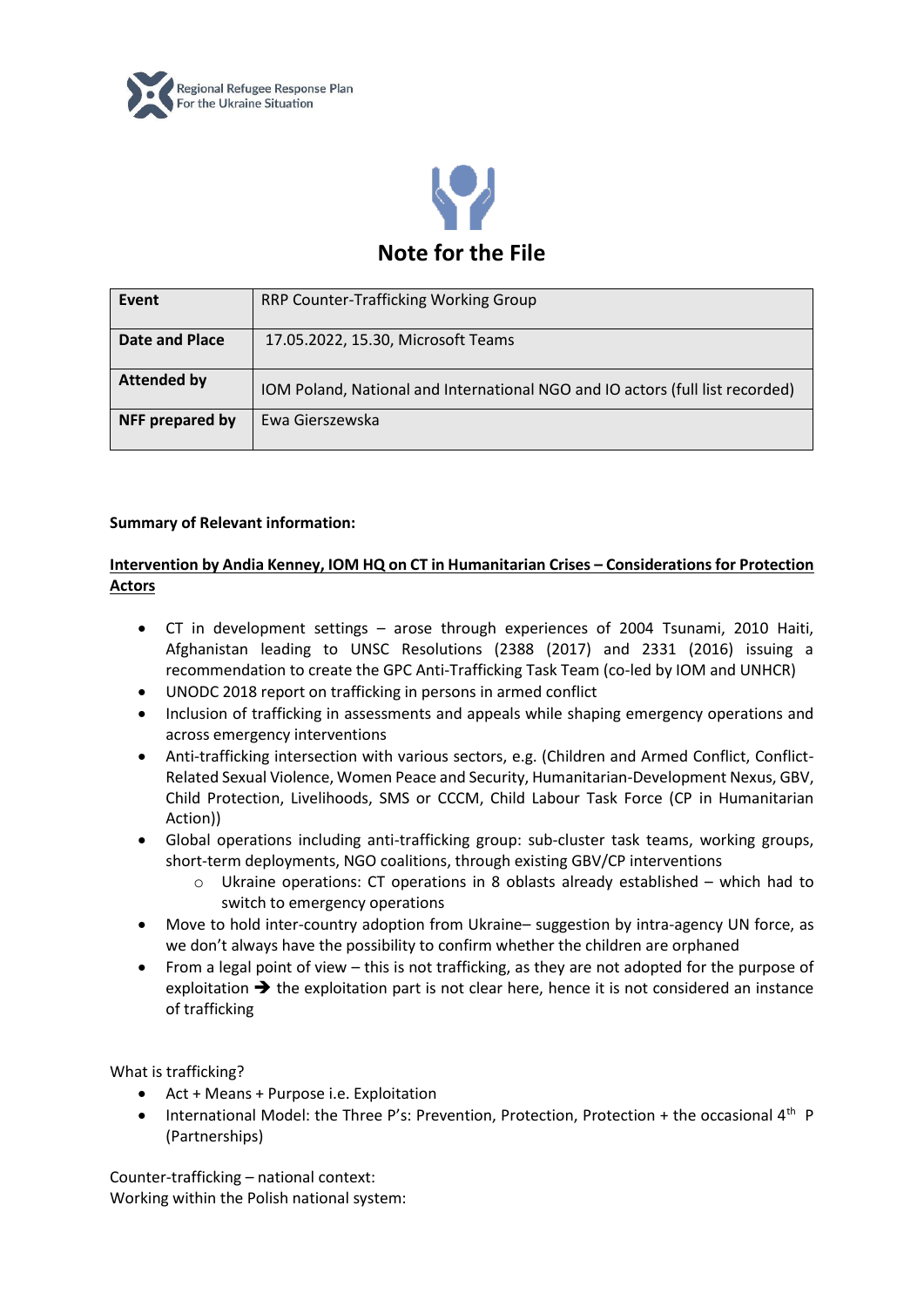

- Article 189a of the Polish Penal Code prohibits trafficking
- 2014 Act on Foreigners (3 month reflection period, 6+6 months temporary stay)
- Social services (help line, safe shelters x2, interpretation and legal consultation)

Ukraine Crisis:

- 6 million left the country; 8 million displaced internally
- Majority of those moving are women, children, elderly, disabled
- High mobility, high family separation
- Decreasing financial stability
- Support to mitigate vulnerabilities: information, shelfter/NFIs

Challenges:

- Unregulated volunteers, services
- Language barriers, temporary protection confusion
- Onward movement, circular movement
- TCNs, discrimination, Roma populations
- Unclear national systems, referrals

Information management – CT in emergencies information guide:

- Not looking for prevalence
- Integrating protection indicators into existing Flow Monitoring Surveys
- Analysis from a CT perspective
- Know your reporting purpose
- Guidance from IOM HQ

Timeline suggestions:

- Setting up a shelter for VOTs in emergencies? ➔ referring persons to structures which are in place already in the national system
- Put the topic on the table in the national context and link it to local actors (if possible)

Keeping operations in emergency – actors from neighbouring countries need to keep in mind that persons continue to operate even in active conflict zones

Transnational referral mechanism – the issue has been unofficially discussed between Iraq, Iran, Afghanistan, but it hasn't been established and made operational.

## **Important contacts and resources:**

- Police dedicated helpline: +48 47 72 565 02 (consultants speak Polish, English, Russian and Ukrainian)
- KCIK (National Consultation and Intervention Center for Victims of Trafficking) : +48 22 628 01  $20$
- La Strada (Foundation Against Trafficking in Persons and Slavery): +48 22 628 99 99, +48 605 687 750
- General Emergency Number: 112
- Ukraine Training [European Freedom Network](https://www.europeanfreedomnetwork.org/ukraine-training/)
- [E-campus: English \(iom.int\)](https://www.ecampus.iom.int/course/index.php?categoryid=55)
- [Trafficking in Persons: Victim Identification and Assistance \(Training Guide](https://publications.iom.int/books/trafficking-persons-victim-identification-and-assistance-training-guide)  Region specific)
- [Community Engagement in Preventing and Responding to Gender-based Violence and](https://publications.iom.int/books/community-engagement-preventing-and-responding-gender-based-violence-and-trafficking-persons)  [Trafficking in Persons \(Training Guide](https://publications.iom.int/books/community-engagement-preventing-and-responding-gender-based-violence-and-trafficking-persons) – Region specific)